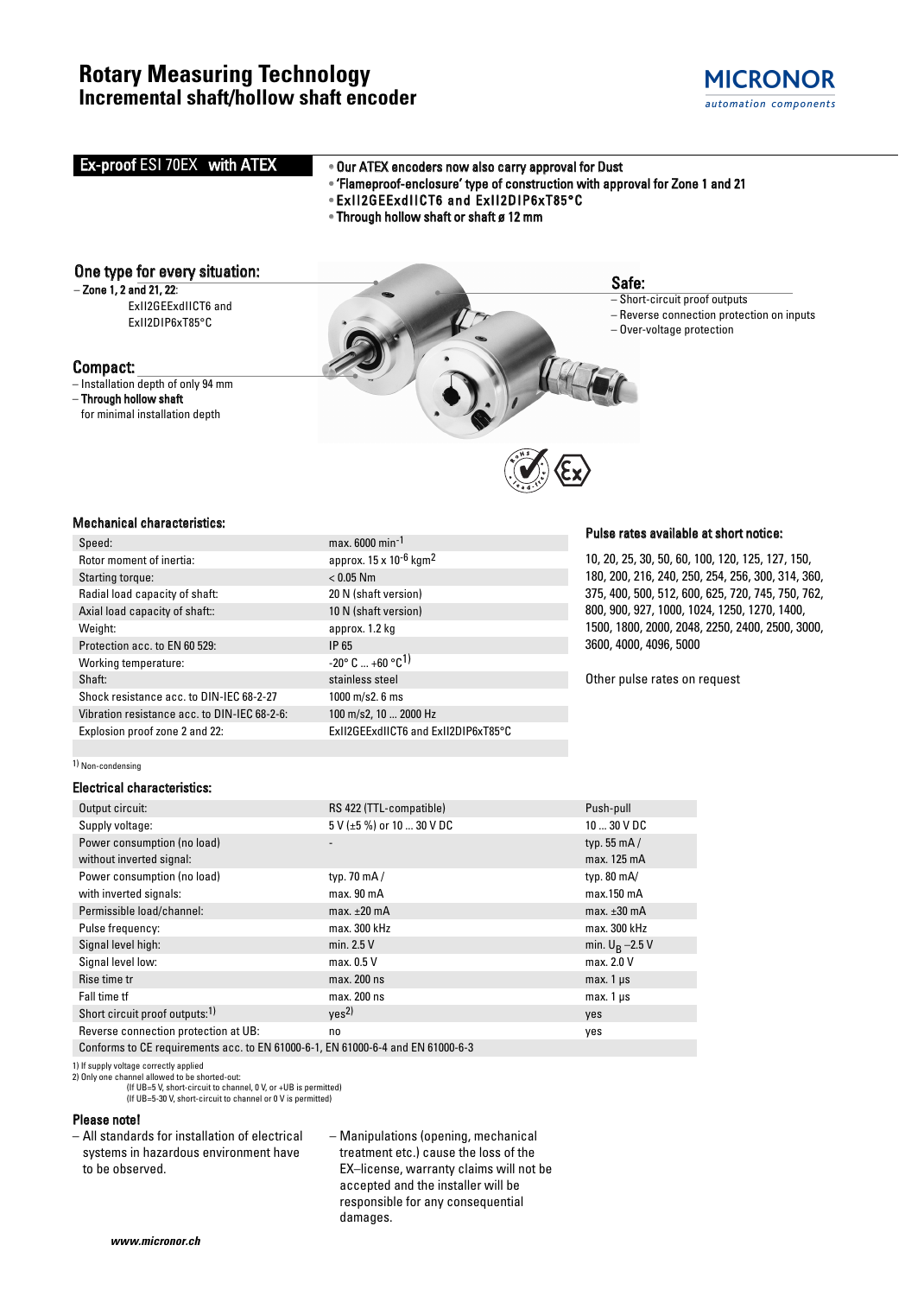#### **Terminal assignment**

| Signal: | 0V | 0V                                    | $+U_B$ | $+U_{R}$                              |    | $\mathbf{\Gamma}$ |    | -<br>D |           |           | Shield          |
|---------|----|---------------------------------------|--------|---------------------------------------|----|-------------------|----|--------|-----------|-----------|-----------------|
|         |    | $\mathcal{D}$<br>Sensor <sup>21</sup> |        | $\mathcal{D}$<br>Sensor <sup>2)</sup> |    |                   |    |        |           |           |                 |
| Colour: | WH | <b>GY PK</b>                          | BN     | <b>RD BU</b>                          | GN | VE<br>. .         | GY | PK     | <b>BU</b> | <b>RD</b> | PH <sup>1</sup> |
|         |    |                                       |        |                                       |    |                   |    |        |           |           |                 |

1) PH = Shield is attached to connector housing

2) Sensor cables are connected to the supply voltage internally if long feeder cables are involved they can be used to adjust or control the voltage at the encoder

- If sensor cables are not in use, they have to be insulated or 0  $V_{\text{Sensor}}$  has to be connected to 0 V and  $U_{\text{BSensor}}$  has to be connected to U<sub>B</sub>

- Using RS 422 outputs and long cable distances, a wave impedance has to be applied at each cable end.

**MICRONOR** automation components

Insulate unused outputs before initial startup.

#### ESI 70EX.25xx